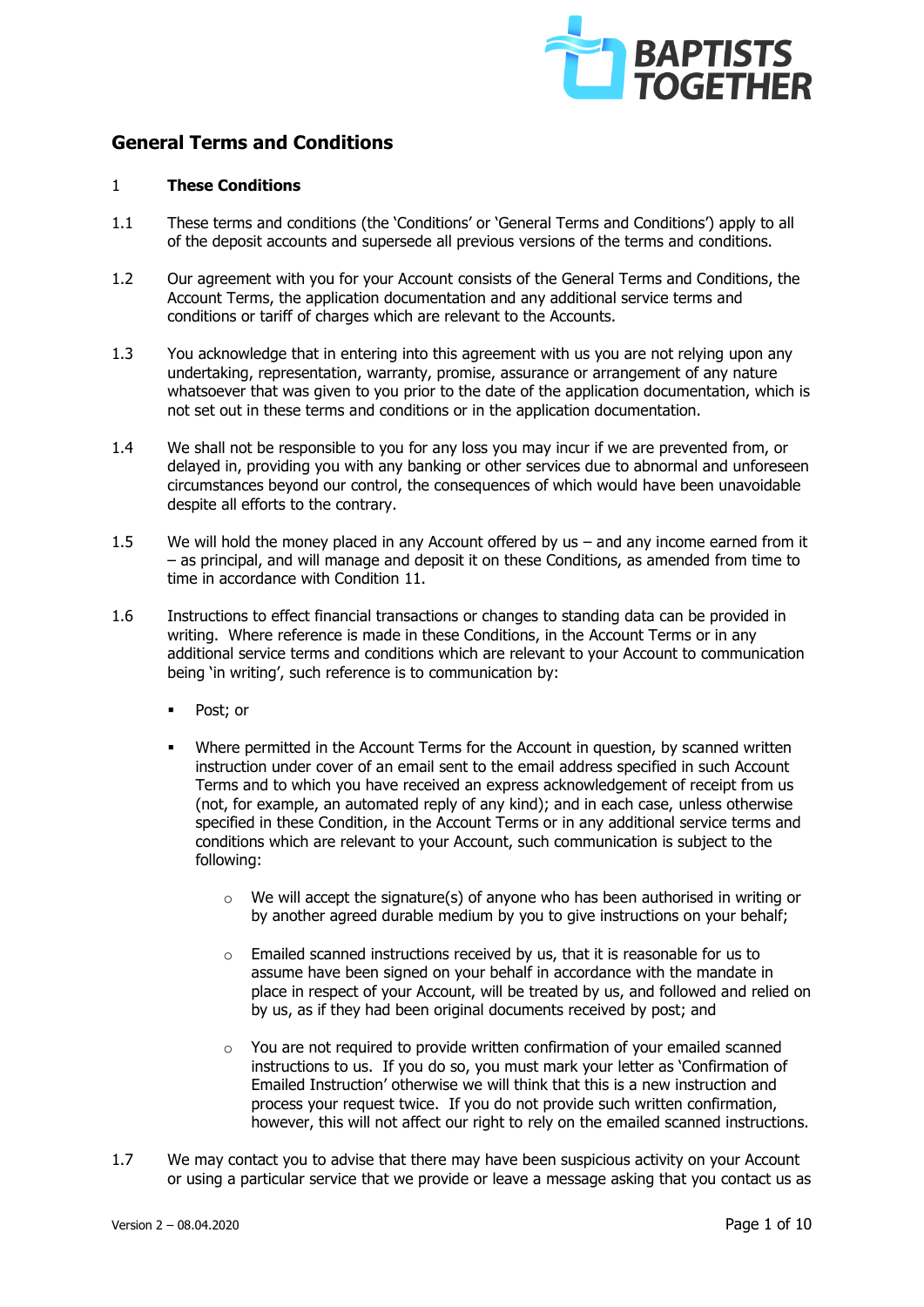

soon as possible. If we leave a message asking you to contact us, you must do so as soon as possible to help us prevent the risk of fraud on your Account.

- 1.8 We reserve the right to delay, decline or reverse any instruction given to us by you or on your behalf if:
	- It involves a transaction which exceeds a particular value or other limit or restriction which applies to your Account or to a particular service;
	- We reasonably suspect that you or someone else is using your Account illegally or fraudulently;
	- We reasonably believe that you are not adhering to these Conditions or the Account Terms;
	- **•** There is a dispute on your Account or the money held in your Account;
	- Action is taken by a third party which prevents us from executing the transaction;
	- We reasonably believe that by carrying out the transaction we might breach a legal or other duty that applies to us; or
	- The transaction has not been properly authorised.

Whenever such an occasion arises, we will make reasonable attempts to notify you, either by telephone or in writing, by the end of the next Working Day unless to do so would compromise our security measures or be unlawful. We will unblock any blocked transaction as soon as practicable once the reasons for the block cease to apply.

1.9 If you have any questions or wish to contact us at any point in relation to either your Account or these Conditions, please telephone us on 01235 517754, email us at [legal.ops@baptist.org.uk](mailto:legal.ops@baptist.org.uk) or write to us at The Baptist Union Corporation Ltd, 129 Broadway, Didcot, Oxon, OX11 8RT.

# 2 **Opening an account**

- 2.1 To open an account with us you must:
	- Complete and send us the application documentation; and
	- Send us by cheque or electronic payment your initial deposit, which must be for a minimum amount as applies to the account to be opened.

Your cheque or electronic payment must be made payable to the Baptist Union Corporation Ltd and drawn from the church's account.

- 2.2 We reserve the right to reject any account-opening application without disclosing the reason(s) for rejection.
- 2.3 Your Account will be opened when:
	- We are satisfied that our identification and verification requirements have been met by:
		- o The persons who are to be Account signatories;
		- $\circ$  We have completed any other checks we need to undertake to comply with applicable law, regulation and good banking practice; and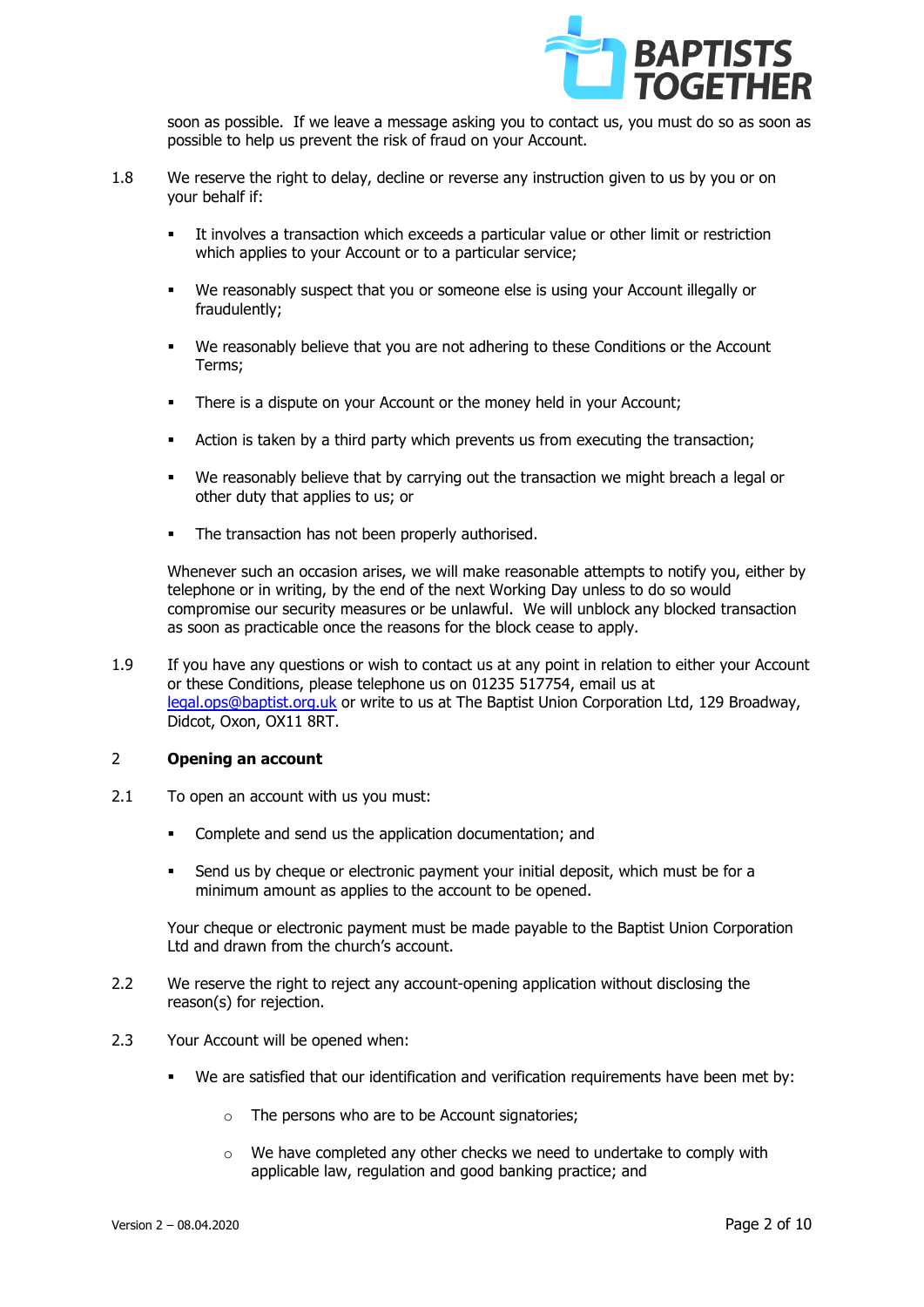

- The funds comprising your initial deposit are available to us for crediting to your Account.
- 2.4 Your Account will be opened in a name that is wholly consistent with the information that you have provided to us as part of our account-opening administration process, unless you are a registered charity, in which case your Account will be opened in the official or working name registered with the Charity Commission.
- 2.5 You may designate your Account with a discrete identification number or descriptor, eg 'The XYZ Charity – Number 1 Account' or 'The XYZ Charity – New Roof Account'. Designation of accounts in this way is a facility offered for your convenience, to enable you to more easily identify funds you have decided to earmark for specific purposes and does not imply or impose any obligation on us to check or ensure that the monies within the Account are actually held or used for the purposes stated as part of any such designation.

Please bear in mind that all payments into and out of any Accounts designated in this way must be made in the name in which the Account has been opened by us including any such identification number or descriptor.

# 3 **Deposits and withdrawals or payments**

# **General**

- 3.1 Once an Account is open there is a requirement to keep the Account in credit. No Account may become overdrawn without our prior express agreement in writing unless otherwise stated in your application Account Terms. If the balance on your Account falls below zero for any reason, we reserve the right to charge you daily interest at the rate set by us as detailed in the Baptist Union Loan Fund Tariff of Charges unless you return your balance into credit. You must also without delay pay us the total amount your balance is overdrawn by. Any debit interest accrued may be off-set against the next interest payment credited to your account.
- 3.2 Once the Account is open you may deposit or withdraw sums of any size subject to available cleared funds and to the provision of Conditions 1.8, 3.3 and 5.
- 3.3 You must provide seven calendar days' notice for withdrawals unless the Account states otherwise, although we may not always insist upon this and are entitled to process your withdrawal more quickly, without notifying you, if we decide to do so. Please make sure you have available cleared funds to fulfil the withdrawal at the time you make the withdrawal request and until such time as the withdrawal is acted upon by us.

# **Deposits (payments to your Account)**

- 3.4 Subject to Condition 1.8, we will credit payments which are paid into your Account on the day the funds are received by us.
- 3.5 Please note that under no circumstances should cash be posted directly to us. Any such monies will not be attributed to your Account and it may take us some time to correctly identify their source and return it or we may be unable to identify their source at all; and we will not be responsible for any loss suffered as a result.
- 3.6 You can also post sterling cheques, accompanied by a letter to us at The Baptist Union Corporation Ltd, 129 Broadway, Didcot, Oxon, OX11 8RT.
- 3.7 Sterling cheques drawn on UK banks will be cleared for value (i.e. will earn interest) on the second Working Day following the day of effective deposit (see below). The funds paid in will be available for withdrawal on the fourth Working Day following the day of effective deposit.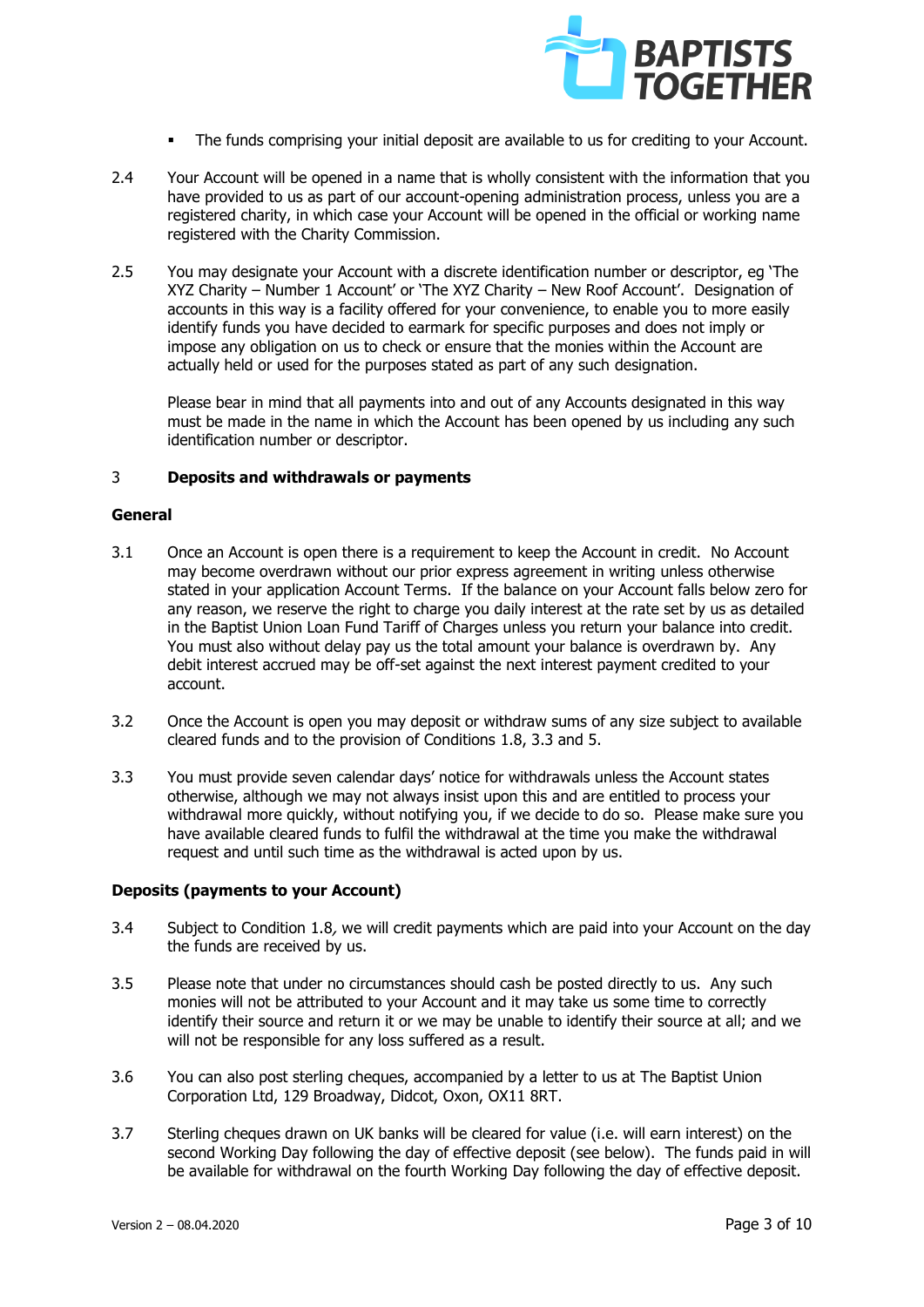

| <b>Days of effective</b><br>deposit | Day interest is first<br>earned | Day the funds are<br>available for withdrawal |
|-------------------------------------|---------------------------------|-----------------------------------------------|
| Monday                              | Wednesday                       | Friday                                        |
| Tuesday                             | Thursday                        | Monday                                        |
| Wednesday                           | Friday                          | Tuesday                                       |
| Thursday                            | Monday                          | Wednesday                                     |
| Friday                              | Tuesday                         | Thursday                                      |

The 'day of effective deposit' is the Working Day on which your sterling cheque is received in time for it to be processed that day, and related payments made. If you send your cheque directly to us, the day of effective deposit will be the day on which the cheque is received in the ordinary course of post.

3.8 Sometimes a payment may be recalled by the bank that made it, and sometimes a payment goes into your Account by mistake. This happens rarely, but please keep an eye on your Account and tell us straight away if money appears in it that seems to be a mistake. This is because, to make things right, we can take the payment back out of your Account, even if we have allowed you to make a payment or to take cash out against it. We don't have to tell you before we take the payment back. We will return the payment, even if you have spent the money. If this means any of our charges are triggered, we will still apply them.

# **Withdrawals or payments from your Account**

- 3.9 Subject to Conditions 3.10 to 3.18 inclusive, you can withdraw funds from your Account by way of:
	- **Cheque**
	- Faster Payment transfer to the church bank account only
- 3.10 A withdrawal or payment from your Account, whether it is a single payment or a series of payment transactions, will be regarded as authorised by you when you instruct us to carry out the transaction.
- 3.11 Once a payment from your Account has been authorised it cannot be cancelled.
- 3.12 When authorising a payment from your Account to another bank or building society account, you must provide the payee's correct account information: specifically, the sort code and account number or the roll number (in the case of building society accounts).
- 3.13 If you give incorrect details your money may end up in someone else's account and we may be unable to get it back.
- 3.14 We will make reasonable efforts to recover the payment but we will not be responsible for any losses (of whatever kind and however incurred) that you suffer as a result of the payment not reaching the intended payee or in the course of seeking to recover the payment from the actual recipient.
- 3.15 We shall be entitled to levy a charge for any payments that we have to reject due to there being insufficient funds in your Account.
- 3.16 You can transfer money by Faster Payment transfer to another UK bank or building society by contacting us in writing. You can also transfer money by Faster Payment transfer to the UK bank account(s) that you nominated on your application form.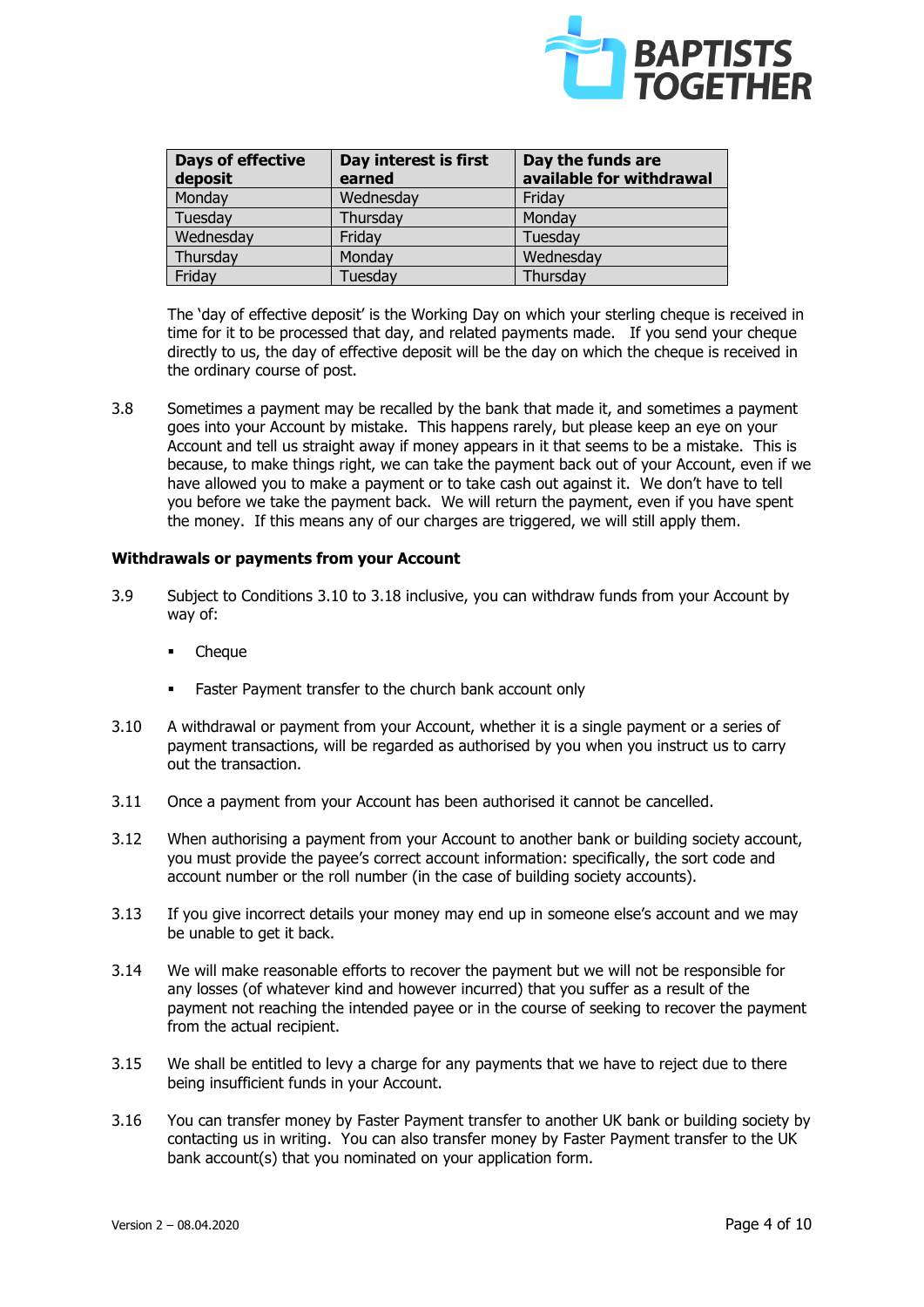

For such payments:

- Valid instructions received by us before 12.00 on a Working Day will be processed on that Working Day. Valid instructions received after that time will be processed as soon as possible, and in any case before the close of business on the next Working Day;
- Unless a restriction applies (either elsewhere in these Conditions or in the Account Terms or any other terms and conditions applicable to the services you are using), they will be credited to the payee's account by close of business on the day of processing unless the instruction is received after 12.00 in which case it will be credited on the Working Day following the day your instruction is processed; and
- The sender is soley responsible for the accuracy of all the information detailed in the payment instruction, including the beneficiary account number, sort code, full name and branch of the beneficiary bank. We will make payments based on the information we require you to provide us. If you provide us with incorrect information, we will not be responsible if the payment is not made, it is delayed or if it is made incorrectly.
- 3.17 If you become aware of a payment transaction that has not been correctly authorised on your Account, you must notify us by emailing [financeoffice@baptist.org.uk](mailto:financeoffice@baptist.org.uk) or calling us on 01235 517754. Your notification must be made without delay after you became aware of this and, in any case, within 13 (thirteen) months of the date of the transaction. If you do not notify us within this time period, you will not be entitled to reimbursement.
- 3.18 Where a payment from your Account made in accordance with this Condition 3 was not authorised by you, we will immediately refund the amount of the payment to your Account and, where applicable, restore your Account to the state it would have been in had the unauthorised transaction not taken place, unless you have acted fraudulently or deliberately or with gross negligence in failing to comply with these Conditions.

#### 4 **Account Closure or Transfer**

- 4.1 Your Account will remain open until it is closed by either of us (or transferred by you) in accordance with this Condition 4.
- 4.2 Subject to any required notice period or procedure in your Account Terms or any applicable restriction in these Conditions of the Terms and Conditions of a service of ours that you use, you can close your Account with us at any time without notice or penalty unless other Terms and Conditions apply. We aim to complete any request to close an Account within 10 (ten) Working Days.
- 4.3 Where you have been notified of changes in accordance with Condition 11.1 and where the provisions of Condition 11.2 do not apply, you have the right to close your Account without charge prior to the proposed date of change.
- 4.4 We reserve the right to close an Account or suspend or withdraw any service without prior notice if:
	- You have breached these Conditions or the Account Terms (or the terms and conditions in respect of a particular account that you have used) in a way or where such breach is considered by us reasonably to be important or significant, or where we have asked you to remedy a breach and you have failed to do so;
	- If you have been abusive towards any of our staff members;
	- We believe that you are no longer eligible for the Account;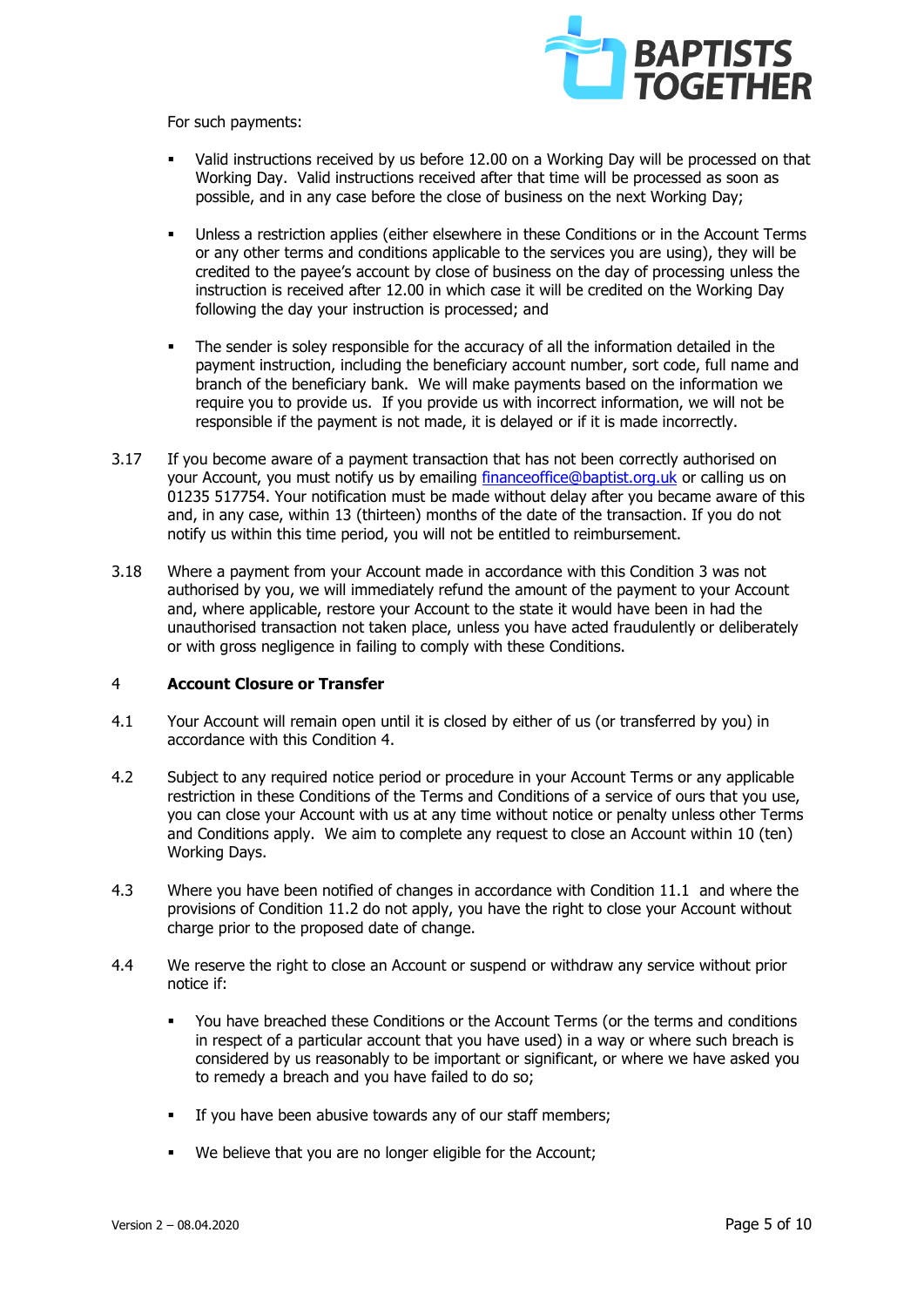

- You have provided us with false information or we believe that you have otherwise acted dishonestly in your dealings with us;
- We reasonably believe that you or someone else is using the Account illegally or fraudulently; or
- **EXECT** If we are obliged to do so by law or by any regulatory authority.
- 4.5 Should we need to close your Account or suspend or withdraw any service for any other reason, we will provide you with at least two months advance notification.
- 4.6 Where you have let us know that your closure notice under Condition 4.2 is because you wish to transfer your Account to another bank or building society account in your name, we will assist you with such transfer as quickly and efficiently as possible to enable you to set up your new account as quickly as possible.
- 4.7 Whether closing your Account or transferring your Account, remember to maintain sufficient funds in the Account (and, where necessary, in your new account) during the closure or transfer period.
- 4.8 Where your Account is so closed or transferred, we will return (or transfer) any money due to you along with any interest we owe you on your Account.

# 5 **Our right to refuse or limit deposits and withdrawals and to impose conditions or restrictions**

- 5.1 We reserve the right to:
	- Refuse a deposit:
	- Refuse a withdrawal request;
	- Limit the amount of any deposit or withdrawal;
	- Impose such conditions or restrictions (including, but not limited to, payments on Account closure or transfer).

as we feel is necessary in order to run our business lawfully, to make sure that our regulators approve of the way we run our business, or to protect you by minimising the risk of fraudulent or criminal activity taking place (for example, if we are in any doubt as to your identity).

- 5.2 We will only block a payment where we have reasonable grounds for doing so.
- 5.3 Where we block a payment, we will contact you by telephone and/or in writing as soon as practicable unless such contact would breach our security measures or be unlawful.
- 5.4 We will unblock any payment that has been blocked as soon as practicable once the reasons for the block cease to apply.

#### 6 **Interest**

6.1 Our interest rates are reviewed and updated, in accordance with Condition 11. Where we do update our interest rates, we will show the new applicable rate on our website from the date of the change.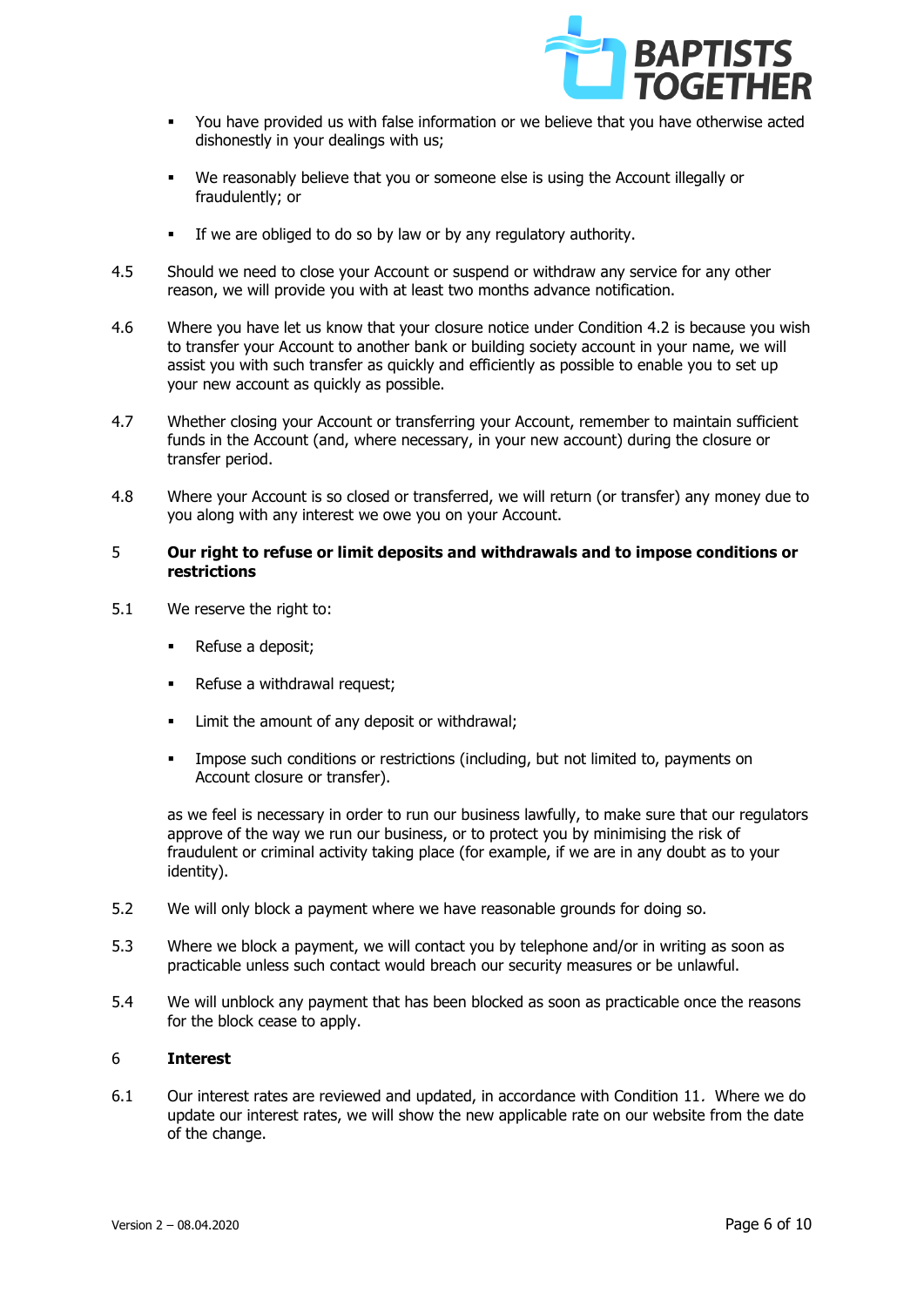

- 6.2 Where your Account is a variable rate Account and the base rate to which that variable rate is linked changes, we will show the new applicable rate from the date of change.
- 6.3 The interest rates are published daily on our Website at [www.baptist.org.uk/depositaccounts](http://www.baptist.org.uk/depositaccounts)
- 6.4 Subject to Condition 3.7, we will pay interest on money deposited into your Account, from the Working Day on which we receive the funds.
- 6.5 We will pay interest in any amounts withdrawn or paid from your Account up to and including the Working Day of the withdrawal or payment transaction.
- 6.6 Account holders are entitled to interest calculated daily. We will apply the interest rate of the day to the balance of funds cleared for value on your Account, in accordance with our published rates applicable to the Account type.
- 6.7 Every six months we will add the accrued interest to your Account. The interest payment dates are 30 June and 31 December, or the nearest Working Day after these dates.

# 7 **Changing Account details: giving us instructions, correspondence etc**

- 7.1 If you need or wish to change any details relating to any of your Accounts with us, such as the Account name, the Account address, the signatories, or any other details, the appropriate change of details, must be notified to us and our administrative requirements met. Any other checks that we need to complete for legal and regulatory purposes must also be successfully completed before we can action any such change.
- 7.2 You must take care to ensure the correctness and completeness of every form and every instruction you give us, specify the Account(s) to which the form or instruction relates and clearly identify the Account holder by the exact name and number of the Account. We reserve the right to reject instructions that are incomplete, wholly or partly illegible, or that in some other way give us concern as to their correctness and completeness.
- 7.3 Should your contact address not be kept up to date or is invalid we will block your Account until you are able to notify us of the correct information in accordance with Condition 7.1.
- 7.4 Those you have designated as Account signatories must use their names when dealing with us and not, for example, their job titles; we will not act on instructions given only in the name of 'the Minister', 'the Treasurer', 'the Secretary' or in the name of any similar office-holding position.
- 7.5 If for any reason there is a change in the style of a signature of any Account signatory, you must notify us promptly.
- 7.6 Any form changing your Account details should be emailed to [financeoffice@baptist.org.uk](mailto:financeoffice@baptist.org.uk) or sent to the Baptist Union Corporation Ltd, 129 Broadway, Didcot, Oxon, OX11 8RT.

#### 8 **Statements**

- 8.1 You will receive a statement annually at the end of each calendar year.
- 8.2 The statement will show all movements on your Account, including interest credited and any charges incurred, since the date of the previous statement.
- 8.3 You can request copy statements by contacting us (by email, telephone or in writing).
- 8.4 Statements may be issued in hard copy or (if we so determine) in electronic form.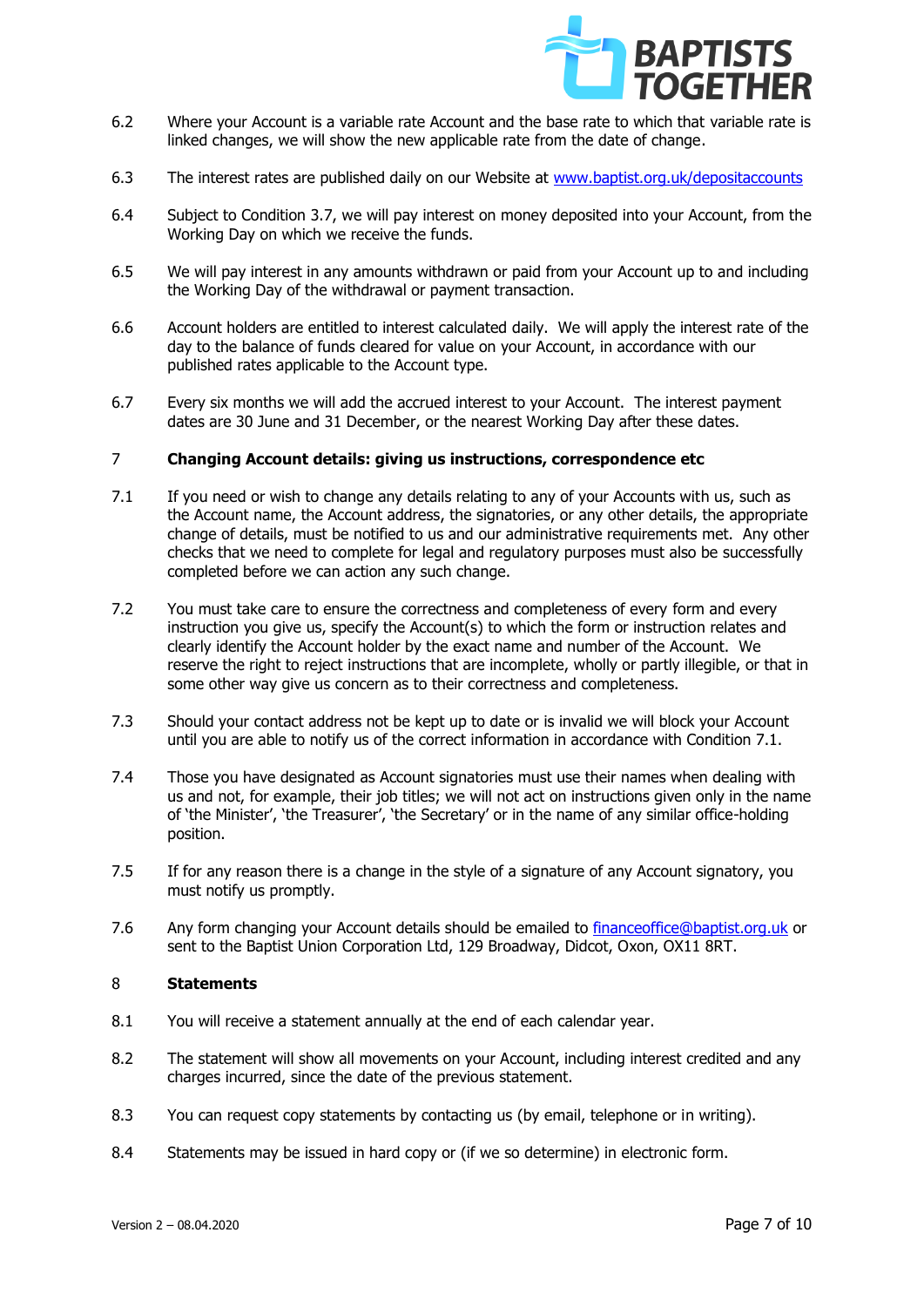

8.5 You must check your Account statements regularly and carefully and you must notify us without delay if you do not recognise any transactions shown on a statement or otherwise appearing on your Account. Please see Conditions 3.17 and 3.18 for further information.

# 9 **Using and sharing your information**

- 9.1 We are entitled to use and share information about you:
	- With other constituent parts of the Baptist Family. We will not share your information with any other organisation except as part of providing a product or service or when legally obliged to do so;
	- As authorised by you in your Account application documentation at the time that you opened your Account
	- In accordance with these Conditions, the Account Terms and any other terms and conditions applicable to any of our services that you use;
	- As is reasonably necessary in order for us to operate your Account or otherwise provide our services to you, to provide you with information about your Account and the services we are providing to you and to register your use of your Account and our services;
	- Where the law or regulation says we must or the police, a Court (or Court order), a government entity, tax authority or a regulatory authority requires or necessitates it;
	- Where we have a public duty to do so; and/or
	- Where it is necessary to protect our interests.

# 10 **General limitations on our liability to you**

- 10.1 In addition to any specific limitation on our liability set out elsewhere in these Conditions the Account Terms and any terms and conditions relating to an account that you use, we shall not be liable to you, whether in contract, breach of statutory duty, or otherwise (including because of our negligence), for any loss of profit, loss of business, revenue, goodwill, profit or anticipated savings, reputation or any other reasonably unforeseeable purely financial loss arising from any failure or delay in fulfilling our obligations under these Conditions, the Account Terms and any terms and conditions relating to a service that you use.
- 10.2 Only these Conditions, the Account terms and any terms and conditions relating to an account that you use apply to the relationship between you and us, and all other warranties, conditions and other terms that could otherwise be implied are expressly excluded from the relationship between us.
- 10.2 However, nothing in these Conditions, the Account Terms and any terms and conditions relating to an account you use shall limit or exclude our liaibility to you for death or personal injury or for any fraud or fraudulent misrepresentation by us or our representatives.

# 11 **Amendments to the terms and conditions relating to your Account**

- 11.1 We may alter these Conditions and/or the Account Terms (and/or any terms and conditions relating to an account that you use) from time to time by giving not less than two months' written notice to you.
- 11.2 We do not need to give you prior notice as stated in Condition 11.1 where:
	- The alteration is a change that could be reasonably considered to be to your advantage;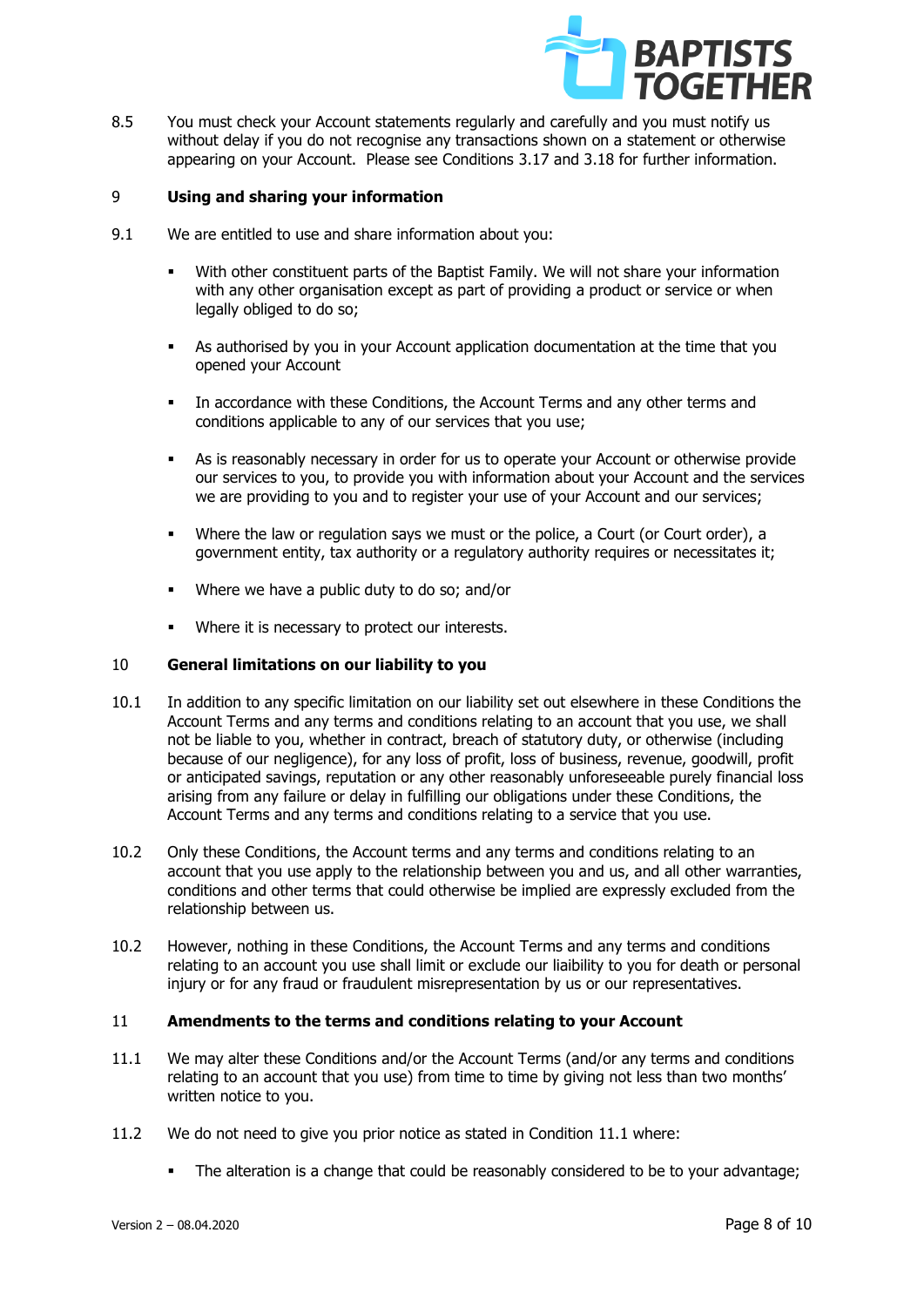

▪ Is a change to the variable interest rates of a variable rate Account where at anytime there is a change (or we reasonably expect that there will be a change):

- (i) in the costs we incur in providing the Account (including, but not limited to, funding costs such as a change to the Bank of England base rate); or
- (ii) in the requirements of any law, regulation, code or industry guidance that is applicable or industry guidance that is applicable or relevant to us;

In which case, in amending our interest rates, we will respond in a fair and proportionate manner to any such change or expected change.

- 11.3 Such changes can be made immediately but we will tell you about them within 30 (thirty) days. We will tell you about any such change by displaying a notice on our Website.
- 11.4 As mentioned in Condition 4.3, where you have been notified of changes and where the provisions of Condition 11.2 do not apply, you have the right to close your Account immediately without charge prior to the proposed date of change. If you do not notify us that you wish to so close your Account prior to the proposed date of change, you will be deemed to have accepted the changes.
- 11.5 We welcome your feedback on all aspects of our service, including the terms and conditions. Please contact us with any feedback at any time by telephone, in writing or by email to [legal.ops@baptist.org.uk](mailto:legal.ops@baptist.org.uk) .

# 12 **General**

- 12.1 You may not pass on to anyone else any of the rights, obligations or interests created by these Conditions, the Account Terms and the terms and conditions relating to an account that you use, but subject to any legal requirements, we may do so at any time.
- 12.2 Apart from you and us, no other person has any right to enforce any of the terms of these Conditions, the Account Terms and the terms and conditions relating to an account that you use.
- 12.3 Each of these Conditions, each provision of the Account Terms and each of the terms and conditions relating to an account that you use is separate from all other Conditions, provisions and terms and conditions, so that if one is found to be invalid or unenforceable this will not affect the validity of any of the others.
- 12.4 We may occasionally allow you extra time to comply with your obligations or decide not to exercise some of our rights. However, we can still insist on the strict application later on of these Conditions, the Account Terms and the terms and conditions relating to an account that you use.
- 12.5 These Conditions, the Account Terms and the terms and conditions relating to an account that you use are governed by, and are to be construed in accordance with, English Law.
- 12.6 You and we agree that we are both subject to the jurisdiction of the courts in England and Wales.

Or